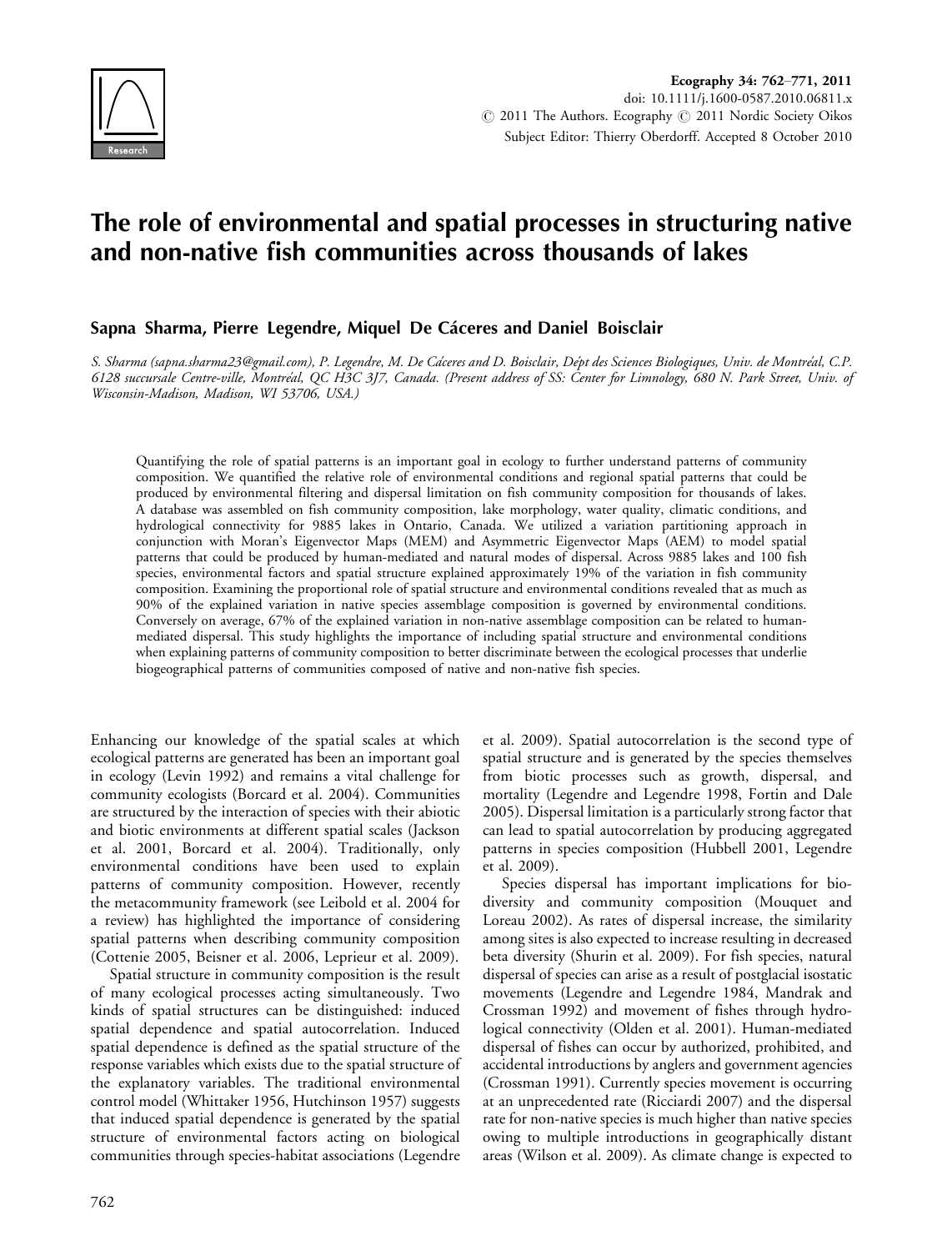exacerbate the rate of spread of non-native species (Dukes and Mooney 1999, Sharma et al. 2007), there is currently a need to quantify patterns of community composition before further increased rates of dispersal.

Prior to the advent of variation partitioning (Borcard et al. 1992) and novel spatial statistical methods, such as Moran's Eigenvector Maps (MEM; Borcard and Legendre 2002, Borcard et al. 2004, Dray et al. 2006) and Asymmetric Eigenvector Maps (AEM; Blanchet et al. 2008), the quantification of the relative role of environmental conditions, and non-directional and directional spatial components acting on patterns of community composition was not possible. In this study, we provide a quantification of the importance of environmental conditions and spatial patterns (Cottenie 2005, Shurin et al. 2009) using MEM, AEM, and variation partitioning methods in structuring fish communities for ten thousand lakes across a landscape. The distance-based MEM eigenfunctions computed here were formerly called Principal Coordinates of Neighbour Matrices (PCNM; Borcard and Legendre 2002, Dray et al. 2006). More specifically, the primary objective was to quantify the relative role of environmental conditions and spatial patterns that could arise from niche-based processes including environmental filtering (Keddy 1992) and dispersal limitation (Hubbell 2001), such as natural and human-mediated modes of dispersal. The secondary objective was to assess the differences in patterns of community composition between native and non-native fish species across several drainage basins, thereby determining if patterns of community composition are consistent across the landscape and for assemblage types. The analyses of different assemblage types elucidate an important unanswered question as to whether native and non-native species assemblages are structured similarly (Sax et al. 2007). We hypothesize that native non-sport fish communities would be primarily structured by environmental conditions, whereas fish communities composed of nonnative fish species would be predominately structured by human-mediated dispersal.

# Methods

## Data acquisition

We gathered data on fish communities, lake morphology, water quality, and climatic conditions for 9885 lakes in Ontario. Fish community and lake information were obtained from the Ontario Habitat Inventory database collected by the Ontario Ministry of Natural Resources between 1957 and 1987 and aimed to obtain a representative sample of a gradient of lakes in each region across Ontario (Table 1). Fish community composition was primarily assessed using gillnet surveys and comprised 100 fish species and over 67 000 records of fish occurrences (Dodge et al. 1985, Minns 1986). A suite of environmental variables (Dodge et al. 1985) was collected in conjunction with the fish community surveys during a single sampling event in the summer. These environmental variables consisted of lake geography (latitude, longitude, elevation), morphology (i.e. surface area, maximum depth, mean depth, perimeter), water quality (i.e. total dissolved solids, conductivity, Secchi depth,

Table 1. Minimum, maximum, and mean values of environmental conditions observed for the 9885 lakes in Ontario collected between 1957 and 1987.

| Variable                                  |               | Minimum Maximum | Mean  |
|-------------------------------------------|---------------|-----------------|-------|
| Area (ha)                                 | 0.1           | 79771.6         | 311.5 |
| Maximum depth (m)                         | 0.2           | 213.5           | 17    |
| Mean depth (m)                            | 0.1           | 50.3            | 5.6   |
| Elevation (m)                             | 42            | 875             | 341.3 |
| Secchi depth (m)                          | 0.2           | 36.6            | 3.7   |
| Total dissolved solids (mg $L^{-1}$ )     | $\mathcal{P}$ | 828             | 59.1  |
| Mean annual air temperature $(^{\circ}C)$ | $-1.9$        | 8.7             | 2.7   |
| Mean annual precipitation (mm)            | 1.5           | 3.3             | 2.3   |

surface water temperatures, pH, and oxygen concentrations), and climate (i.e. growing degree days) (Dodge et al. 1985).

We obtained climate data, specifically mean monthly air temperatures and mean annual precipitation, from the Intergovernmental Panel on Climate Change (IPCC) Data Distribution Centre as 1961-1990 averages. Climate data were interpolated from meteorological stations using thin-plate splines and summarized on a 0.5°  $\times$  0.5° latitude/ longitude grid. In addition, hydrological network data were acquired from Natural Resources Canada in the form of the National Scale Frameworks Hydrology database (<[http://](http://geogratis.cgdi.gc.ca) [geogratis.cgdi.gc.ca](http://geogratis.cgdi.gc.ca)>). The database represented information on surface water, river flow direction, and connectivity compiled at a scale of 1:1 000 000.

### Data manipulation

Our data required several transformations to satisfy the assumptions of statistical analyses. Environmental variables with low geographic coverage across the spatial extent, that is environmental variables which were not sampled in many lakes, were removed prior to analyses. Furthermore, environmental variables exhibiting high levels of multicollinearity were removed prior to analyses as high multicollinearity between environmental variables may reduce the ability to correctly quantify model parameters (Legendre and Legendre 1998). The remaining lake variables (surface area, maximum depth, mean depth, elevation, Secchi depth, and total dissolved solids) were log-transformed to increase linearity of relationships and avoid extreme values. Species data were subjected to the Hellinger transformation prior to multivariate analyses. This transformation consists of expressing each species occurrence as a proportion of the sum of all species occurrences in each lake, and taking the square root of the resulting value. The square-root step of the transformation decreases the importance of the most abundant species. This transformation is recommended for use in linear ordinations (Legendre and Gallagher 2001). Furthermore, very rare species (defined as the presence of a species in one lake in the drainage basin) were removed prior to analyses. Rare species can have a disproportionate effect on multivariate analyses as they contribute little or nothing to understanding general community relationships (Jackson and Harvey 1989).

We divided our Ontario database into five drainage basins: 1) Lakes Ontario, Erie, and St. Clair; 2) Lake Huron; 3) Lake Superior; 4) St. Lawrence and Ottawa Rivers; and 5) Nelson River (Fig. 1; Table 2). The dataset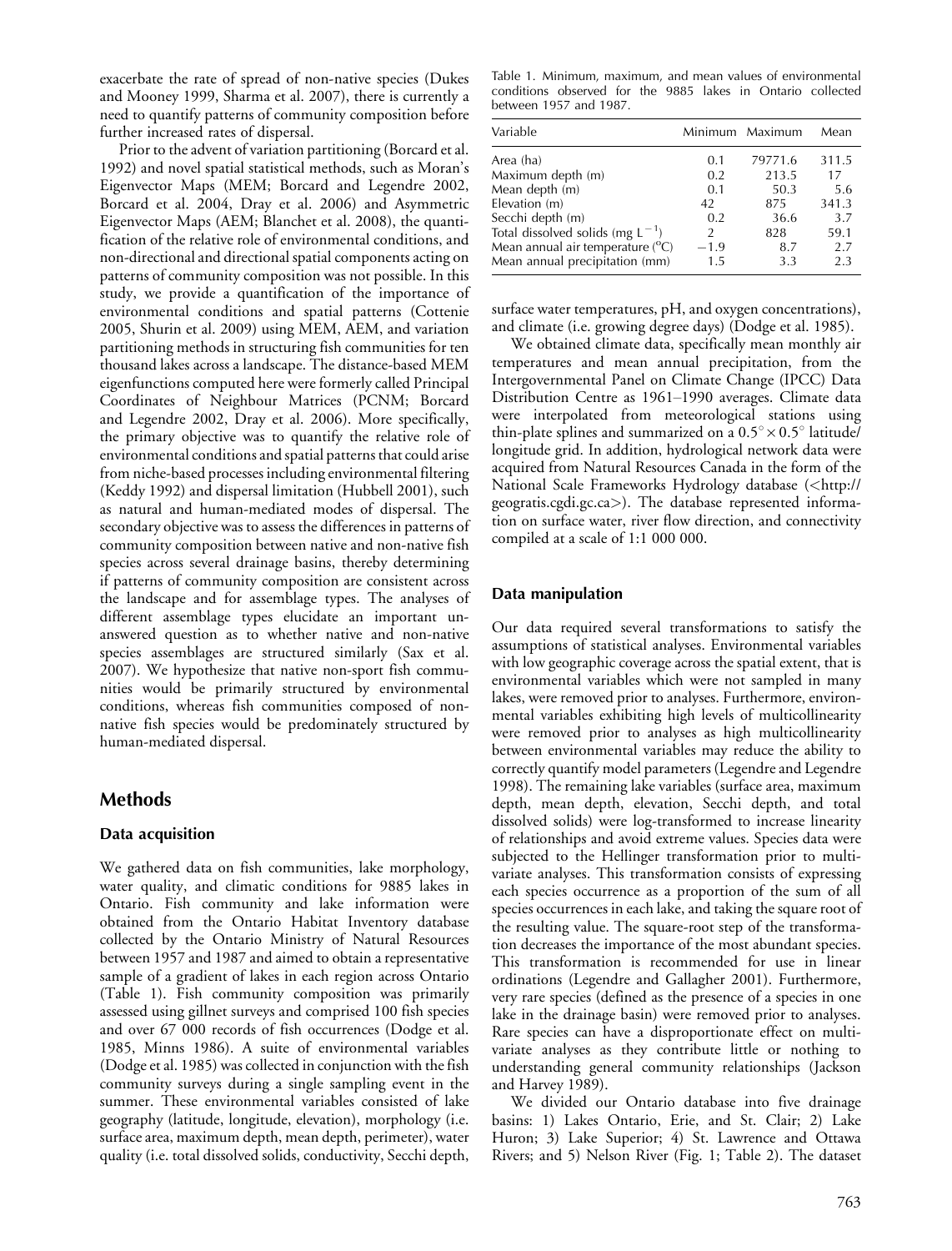

Figure 1. Map of the drainage basins and tertiary watersheds in Ontario. Lines represent tertiary watershed boundaries.

was divided to ascertain general patterns of community composition across drainage basins and to circumvent limitations in computational ability due to large sample sizes since the routines of eigenvalue decomposition we used could not handle matrices larger than  $5500 \times 5500$ . We omitted lakes from the Hudson Bay drainage basin from the analyses because of the increased likelihood of an underestimation of species diversity due to small sampling effort in this region (Minns and Moore 1995). In general, lakes south of  $52^{\circ}$ N latitude have been well sampled while those north of 52°N latitude have been sparsely sampled (Mandrak and Crossman 1992).

Data analyses were performed at two hierarchical levels: community and assemblage types. Community analyses were performed on all species found in the drainage basin, with the exception of rare species. We defined four assemblage types: 1) native non-sport fishes, 2) native sport fishes, 3) native bait fishes, and 4) non-native fishes (Table 3). Only established fishes were classified using biological and economic information provided by Scott and Crossman (1973) and Mandrak and Crossman (1992). We used the categorization of non-native species from Mandrak and Crossman (1992) who defined non-native fishes to Ontario as 'a species intentionally or unintentionally introduced into non-native ecosystems' (Mandrak and Crossman 1992). Species that were rare or known to have low detectability and

Table 2. Summary of the number of lakes and fish species in the five Ontario drainage basins analysed in this study.

| Drainage basin                    | Number of<br>lakes | Number of fish<br>species |
|-----------------------------------|--------------------|---------------------------|
| Lakes Ontario, Erie and St. Clair | 605                | 60                        |
| Lake Huron                        | 2242               | 71                        |
| Lake Superior                     | 1047               | 46                        |
| St. Lawrence and Ottawa River     | 1655               | 62                        |
| Nelson River                      | 1676               | 66                        |

sampling effort were not categorized into fish assemblage types (Scott and Crossman 1973).

### Data analyses

#### Modelling symmetrical spatial structure

Principal Coordinates of Neighbour Matrices (PCNM) was developed by Borcard and Legendre (2002) to quantify symmetric spatial structure, that is, spatial patterns that do not incorporate an assumption of directionality. PCNMs are a special form of MEM eigenfunctions, as mentioned above. These MEM variables, or eigenfunctions, are obtained from a spectral decomposition of a truncated distance matrix of the spatial relationships among sampling locations. In our case, we used direct overland linear distances between the lakes (i.e. the centre of each lake) as input spatial relationships. The specifics of the analyses are as follows. First the response variable is detrended (if necessary) to remove the linear trend in the response data. A linear trend is an indication of spatial structure acting at a broader scale than the sampling extent. It may also obscure other structure in the dataset that could be more optimally modelled by MEM variables. The residuals of the linear regression are retained for subsequent analyses. Secondly, distance-based MEM eigenfunctions are constructed. This is done by computing the Euclidean distance among the sites. In the matrix of Euclidean distances, one finds the smallest distance that maintains connections between all sites along a minimum spanning tree; this value is called the truncation distance. The distances between lakes that are larger than the truncation distance are replaced by 4 times the truncation distance. The modified, truncated distance matrix is referred to as the neighbour matrix. A principal coordinates analysis (PCoA) is conducted on the neighbour matrix. Two-thirds of the eigenvalues produced by the PCoA will be positive. These eigenvalues will be referred to as MEM variables and represent the spatial structure in the dataset. The MEM variables will be in the form of a series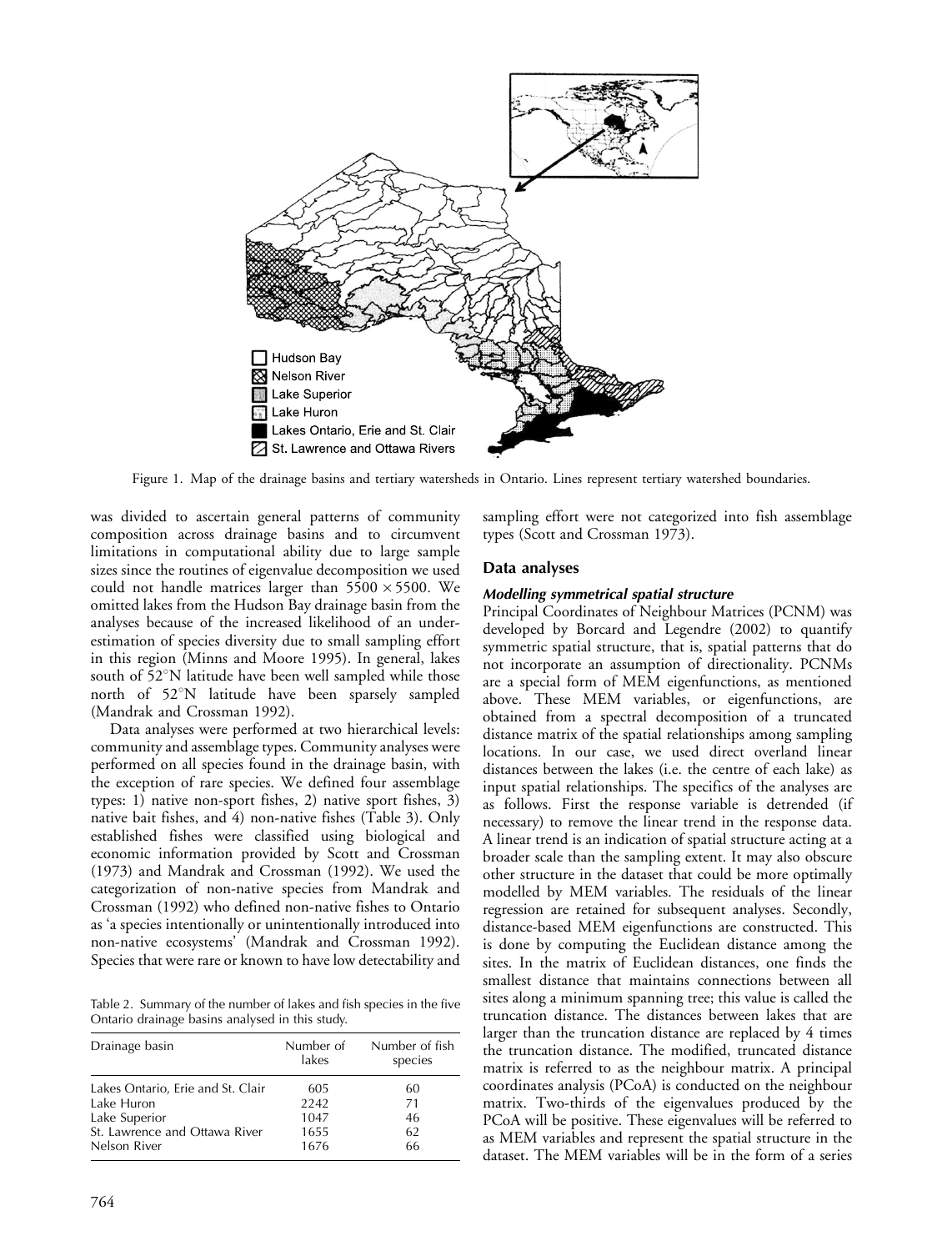Table 3. Classification of fishes into four assemblage types: native non-sport fishes, native sport fishes, native bait fishes, and nonnative fishes.

| Non-sport fishes<br>Lake sturgeon Acipenser<br>fulvescens<br>Longnose gar Lepisosteus osseus<br>Gizzard shad Dorosoma<br>cepedianum | Sport fishes<br>Channel catfish <i>Ictalurus</i><br>punctatus<br>Northern pike Esox lucius<br>Muskellunge Esox masquinongy |
|-------------------------------------------------------------------------------------------------------------------------------------|----------------------------------------------------------------------------------------------------------------------------|
| Longnose sucker Catostomus<br>catostomus                                                                                            | Lake herring Coregonus artedi                                                                                              |
| Yellow bullhead <i>Ameiurus</i><br>natalis                                                                                          | Lake whitefish Coregonus<br>clupeaformis                                                                                   |
| Brown bullhead Ameiurus<br>nebulosus                                                                                                | Brook trout Salvelinus fontinalis<br>fontinalis                                                                            |
| Round whitefish Prosopium<br>cylindraceum                                                                                           | Lake trout Salvelinus namaycush                                                                                            |
| Burbot <i>Lota lota</i>                                                                                                             | Smallmouth bass Micropterus<br>dolomieu                                                                                    |
| Banded killifish <i>Fundulus</i><br>diaphanus<br>Rock bass Ambloplites rupestris                                                    | Largemouth bass Micropterus<br>salmoides<br>Black crappie Pomoxis                                                          |
| Pumpkinseed Lepomis gibbosus<br>Bluegill Lepomis macrochirus<br>Sauger Sander canadensis<br>Northern redbelly dace Phoxinus<br>eos  | nigromaculatus<br>Yellow perch Perca flavescens<br>Walleye Sander vitreus                                                  |
| White sucker<br>Catostomus commersonii                                                                                              |                                                                                                                            |
| Common bait fishes                                                                                                                  | <b>Non-native fishes</b>                                                                                                   |
| Common shiner Luxilus cornutus<br>Pearl dace Margariscus margarita<br>Golden shiner Notemigonus<br>crysoleucas                      | Alewife Alosa pseudoharengus<br>Goldfish Carassius auratus<br>Common carp Cyprinus carpio                                  |
| Emerald shiner Notropis<br>atherinoides                                                                                             | Rainbow smelt Osmerus mordax                                                                                               |
| Blacknose shiner Notropis<br>heterolepis                                                                                            | Rainbow trout Oncorhynchus<br>mykiss                                                                                       |
| Spottail shiner Notropis<br>hudsonius                                                                                               | Brown trout Salmo trutta                                                                                                   |
| Blacknose dace Rhinichthys<br>atratulus<br>Creek chub Semotilus<br>atromaculatus                                                    | Splake Salvelinus fontinalis x<br>Salvelinus namaycush                                                                     |
| Brook silverside Labidesthes<br>sicculus                                                                                            |                                                                                                                            |

of sine waves with decreasing periods that are orthogonal to one another. Finally, a linear analysis (such as redundancy analysis if the response data are multivariate and multiple linear regression if response data are univariate) is performed on the response data with a set of predictor variables (such as MEM and environmental variables, Fig. 2a; Borcard and Legendre 2002, Borcard et al. 2004). MEM eigenfunctions describe symmetric spatial structures at all spatial scales that can be expressed by the sampling design. The first MEM variables model broad spatial structures, and subsequent MEM variables represent smaller spatial patterns. The last eigenfunctions accommodate fine-scale spatial structures (see Borcard and Legendre 2002, Borcard et al. 2004 for details).

#### Modelling asymmetrical spatial structure

Asymmetric Eigenvector Maps (AEM) model directional spatial structures (Blanchet et al. 2008). The method first requires an identification of the asymmetrical links between sites. Spatial eigenfunctions are then obtained from the singular value decomposition of the (column-centred) matrix of asymmetric links. Similar to MEM, asymmetrical spatial eigenfunctions can be subsequently used as spatial descriptors in linear regression methods (see Blanchet et al. 2008 for details). More specifically, first the response variable is detrended (if necessary) to remove the linear trend in the response data. The residuals of the linear regression are retained for subsequent analyses. Secondly, AEM eigenfunctions are constructed. This is completed by first constructing a connectivity matrix which summarises the connections between lakes and hydrological networks. Directionality is incorporated into the connection matrix by specifying the direction of the connection between lakes and hydrological networks. Subsequently a principal components analysis (PCA) or singular value decomposition (SVD) is conducted on the connection diagram to create a series of spatial eigenfunctions. Finally, a linear analysis is performed on the response data with a set of predictor variables (such as AEM and environmental variables, Fig. 2b; Blanchet et al. 2008).

## Partitioning environmental and spatial variation

We identified the relative importance of environmental conditions (lake morphology, water quality, and climate), symmetric spatial structure (MEM variables), and asymmetric spatial structure (AEM variables) by partitioning the variation explained by each component using redundancy analyses (Borcard et al. 1992). The shared variation between environmental variables and spatial descriptors are produced by induced spatial dependence generated by the spatial structure of environmental factors acting indirectly on biological communities. We summarized the variation explained by each component by calculating the adjusted  $R<sup>2</sup>$ . While  $R<sup>2</sup>$  is biased and increases with the number of explanatory variables even if they are random,  $\rm R^2_{\rm adj}$  provides unbiased estimates of the variation of the response data explained by the explanatory variables (Peres-Neto et al. 2006).

The fraction of the variation explained by regression of MEM variables alone represents symmetric spatial structures of the fish community that could arise from non-directional spatial processes. We hypothesize that human-mediated dispersal may be explaining symmetrical spatial patterns, as the anthropogenic releases of fish are not following hydrological networks (Litvak and Mandrak 1993), and are therefore unlikely to generate asymmetrical spatial patterns following a hydrological network. The use of MEM variables serves two purposes. First, the unique fraction explained by MEM variables are used as a surrogate of human-mediated dispersal and suggest how fishes are being moved across the landscape. Second, the shared fraction explained by MEM and environmental variables represent spatially structured environmental conditions and suggest how environmental conditions are structured across the landscape and responding to the fish community.

AEM could have been used to describe the river network interconnections among lakes within each drainage basin. However, due to the paucity of detailed data available on hydrological networks for the 9885 lakes in the Ontario Habitat Inventory database, we only identified the hydrological connections between the tertiary watersheds for each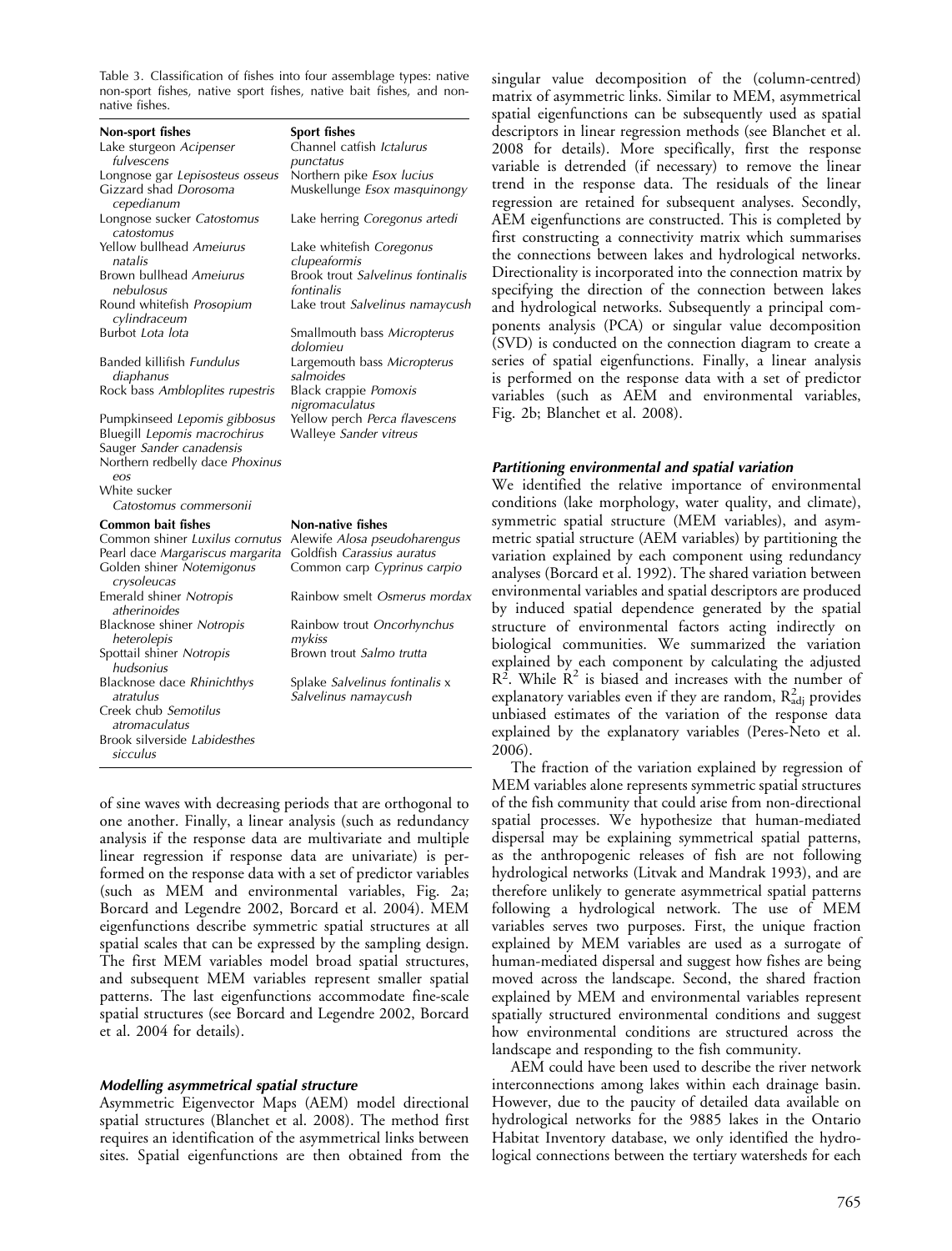

Figure 2. Description of distance-based Moran's Eigenvector Maps (MEM, formally called Principal Coordinates of Neighbour Matrices, PCNM) and Asymmetric Eigenvector Maps (AEM) analyses.

drainage basin. Thus we used the AEM variables to model asymmetric watercourse connections at a broader spatial scale (i.e. tertiary watersheds) than the MEM or environmental variables, which were representing spatial patterns acting at a finer spatial scale (i.e. for each lake). We hypothesize that broad-scale natural dispersal of fishes between tertiary watersheds following hydrological networks through glacial history (Mandrak and Crossman 1992) could produce asymmetrical spatial patterns. If present, such patterns led to an increase in the fraction fitted by AEM variables alone. However, to demonstrate the utility of AEM analyses to quantify the role of hydrological connections among lakes, we present an example on a subset of Ontario lakes with detailed knowledge on river network interconnections among lakes (Supplementary material Appendix 1).

We summarised the association between fish assemblage types and the drainage basin to which the assemblage type belonged to determine if the environmental and spatial patterns exhibited by fish assemblages were similar because of drainage basin location or broad characteristics of assemblage types. To this end, we performed a principal components analysis (PCA) on the adjusted percent variation explained solely by MEM, AEM, and environmental variables. All data manipulation and statistical

analyses were performed in the R-language environment (R Development Core Team 2009).

## Results

Across 9885 lakes and 100 fish species, environmental conditions, symmetric spatial structure, and asymmetric spatial structure together explained on average ca 19% of the variation (62% unadjusted variation) in fish community composition (Supplementary material Appendix 2). The average adjusted explained variation differed for the assemblage types: native non-sport fishes (15.6%), sport fishes (27.4%), bait fishes (14.2%), and non-native fishes (10.4%; Supplementary material Appendix 2). The amount of variation explained ranged from  $-0.5\%$  (for nonnative fish community in the St. Lawrence/Ottawa River drainage basin) to 36.8% (for sport fish community in Lake Superior) (Supplementary material Appendix 2). The model describing gizzard shad Dorosoma cepedianum occurrence in the lower Great Lakes explained the most variation of any model, explaining over 76% of the variation. Over 70% of the explained variation was attributed to environmental factors (both solely and spatially structured). Furthermore, 10% of the variation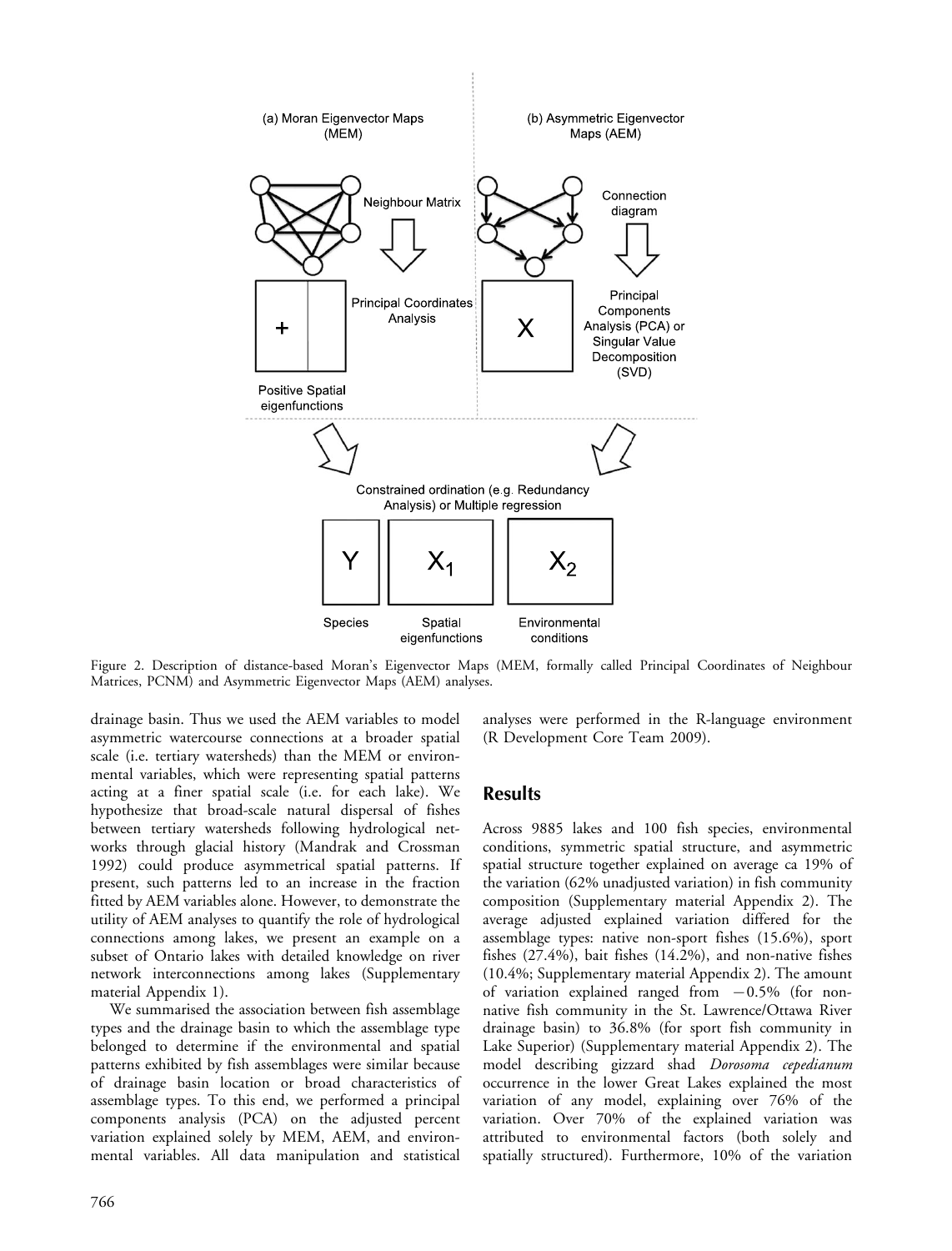in gizzard shad occurrence was uniquely explained by asymmetrical dispersal between watersheds suggesting that the gizzard shad is naturally a highly mobile species (Supplementary material Appendix 3–7).

The following results summarise the variation explained as a percentage of the total fitted variation. Environmental conditions including induced spatial dependence accounted for ca 78% of the explained variation in the fish community. MEM and AEM variables (including those that quantified induced spatial dependence) accounted for 59 and 37% of the explained variation respectively in fish community composition (Fig. 3a).

The native non-sport fish assemblage was predominately structured by environmental variables (including induced spatial dependence), which accounted for ca 92% of the explained variation on average across drainage basins. 5% of the variation in the fish community was uniquely explained by MEM variables representing symmetrical spatial patterns (Fig. 3b). The native sport fish assemblage was primarily structured by environmental variables, accounting for ca 82% of the explained variation, across drainage basins. MEM variables uniquely accounted for 14% of the explained variation in the sport fish community (Fig. 3c). The native bait fish assemblage is also structured by environmental variables accounting for ca 68% of the explained variation in the assemblage across drainage basins. Furthermore, 25% of the explained variation in the native bait fish assemblage was uniquely accounted for by MEM variables (Fig. 3d). Nonnative species composition was primarily explained by the unique contribution of symmetric spatial variables which accounted for 67% of the explained variation across drainage basins (Fig. 3e; Supplementary material Appendix 2).





Figure 3. Fractions of adjusted percent variation ( $R_{\text{adj}}^2$ ) explained for fish community composition (a) and each fish assemblage type, native non-sport fish species (b), native sport fish species (c), native bait fish species (d), and non-native fish species (e) on average for all drainage basins by the set of predictor variables (MEM = variation explained by pure symmetric spatial structure; AEM = variation explained by pure asymmetric spatial structure; ENV = variation explained by pure environmental conditions) based on variation partitioning analyses.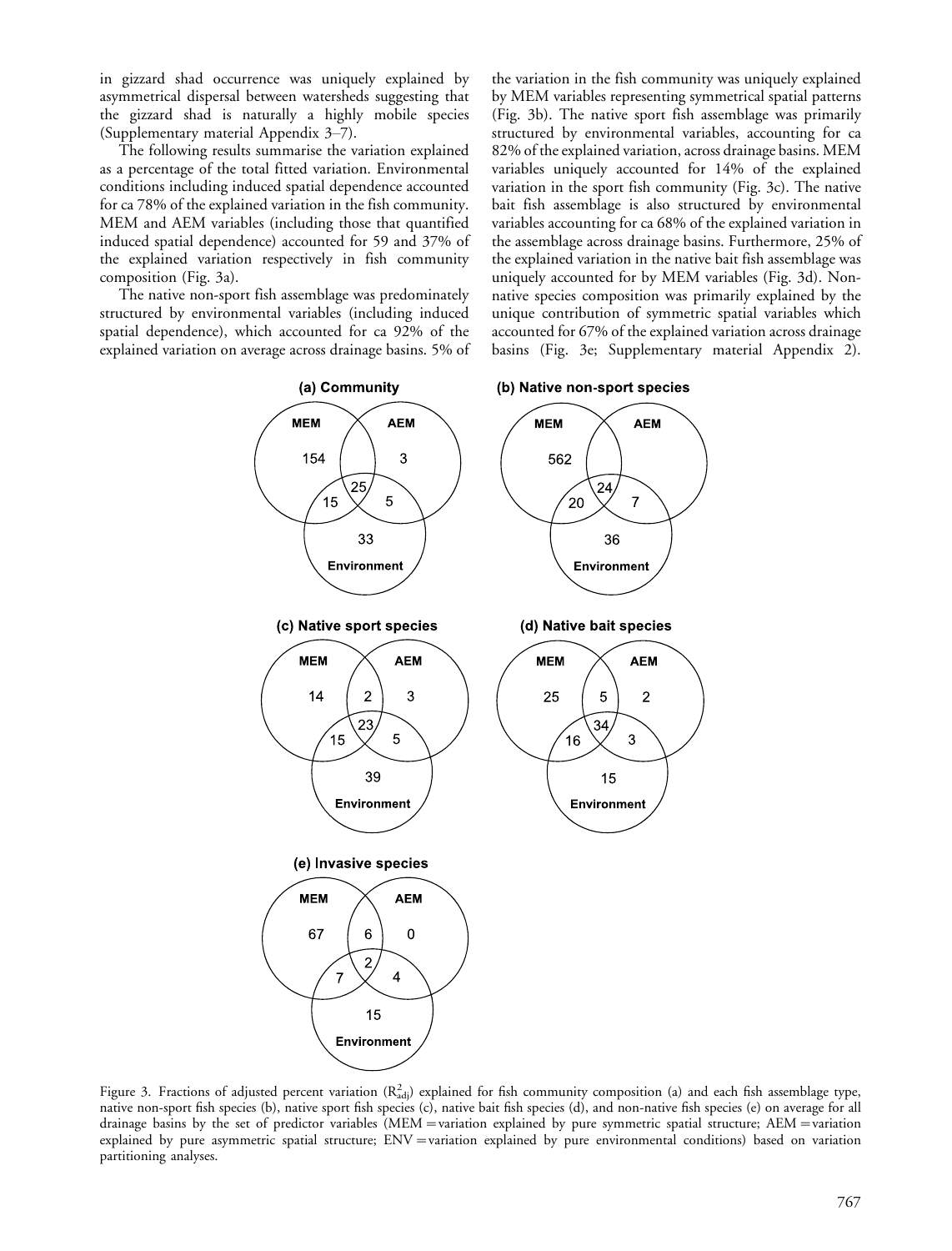Spatially structured environmental variables such as lake morphology, water quality, and climate explained only 30% of the variation, and the AEM variables tended to explain negligible amounts of variation in the non-native fish community.

On average across drainage basins the PCA biplot confirmed that assemblage types exhibited similar patterns across drainage basins (Fig. 4). Non-native fish assemblages appear to be highly related to symmetrical spatial processes modelled by the MEM variables and largely unrelated to environmental variables. In general, AEM variables do not play a large role in structuring fish assemblages at the broad spatial scale. The sport fish assemblage appears highly related to environmental variables, such as lake morphology, water quality, and climate. The native non-sport fish assemblage had low percentages of variation explained by MEM variables. Finally, the bait fish community was located south-east of the origin on the ordination biplot, in the sector opposite to the sole influence of environmental variables suggesting that the bait fish assemblage was primarily related to spatially structured environmental conditions (Fig. 4).

# **Discussion**

To our knowledge, this is the first study providing a framework to quantify the relative importance of symmetrical spatial patterns using overland distances, asymmetrical



Figure 4. Principal components analysis (PCA) summarizing the variation explained (adjusted  $R^2$ ) for each assemblage type (I = non-native fishes;  $S =$ sport fishes; N = native non-sport fishes; and  $B =$ bait fishes) and drainage basin (Ont=Lakes Ontario, Erie, and St. Clair; Hur = Lake Huron; Sup = Lake Superior; StL = St. Lawrence and Ottawa Rivers; Nel = Nelson River). Points located close together on the PCA axis are associated with each other, whereas points found at opposite ends of the PCA axis are unlikely to be associated with each other. The length of the arrow reflects the importance of the variable. The first and second PCA axes summarized ca 58.5 and 40.3% of the variation respectively in variation explained by each assemblage type and drainage basin.

spatial patterns using broad-scale watercourse distances, and environmental conditions in structuring fish communities composed of native and non-native species across thousands of lakes. The ecological patterns that were quantified could be produced by environmental filtering (Keddy 1992) and dispersal limitation (Hubbell 2001) processes. In this study, we used environmental variables that summarized lake morphology, water quality, and climatic conditions acting on each lake to assess the role of environmental filters explaining patterns of community composition. Asymmetrical spatial patterns modelled by AEM variables were used to assess the broad-scale natural watercourse dispersal of species through hydrological connectivity and finally, direct overland linear distances between lakes were used to quantify symmetric spatial patterns using MEM variables (Beisner et al. 2006). We hypothesized that human-mediated dispersal may be explaining symmetrical spatial patterns, as anthropogenic releases of fish are not following hydrological networks (Litvak and Mandrak 1993).

This study contributes to the current debate in the biogeography and ecological literature about whether the distributions of native and non-native species follow similar ecological rules. Some studies have suggested that native species exhibit similar biogeographical patterns as non-native species (Sax 2001, LaSorte and McKinney 2006) while others have found that the biogeography of native communities is as a result of environmentally filtering processes and the biogeography of non-native communities is a result of human-mediated processes (Olden et al. 2008, Leprieur et al. 2009). Contrasting the fractions explained by environmental conditions and symmetric spatial structure alone for native fishes and non-native fishes indicates that native and non-native fish assemblages across broad landscapes are not driven by similar ecological rules. This finding confirms the result from freshwater studies which suggest that the biogeography of native fishes is predominantly, but not exclusively driven by environmental filtering processes and that the biogeography of non-native fishes is primarily governed by human-mediated dispersal limitation (Jeschke and Strayer 2006, Olden et al. 2008, Leprieur et al. 2009). As such, the broad-scale patterns of freshwater fish distribution result from the combined effects of environmental filtering processes and historical contingency factors, such as dispersal limitation due to geographical barriers, differential rates of extinction and speciation, and differential rates of post-glacial colonization (Jackson and Harvey 1989, Olden et al. 2001, Leprieur et al. 2009), in addition to biotic interactions such as the presence of predators (Englund et al. 2009).

Environmental variables and spatial patterns accounted for ca 20% of the variation (62% unadjusted variation) in community composition for one hundred fish species across ten thousand lakes. The inclusion of spatial variables explained on average an additional 21% of variation in fish community composition across drainage basins. The fraction explained by spatial structure increases for fishes known to disperse through human-mediated means, such as non-native species. Furthermore, the inclusion of spatial patterns explains 46% of the variation that is shared between environmental and spatial variables in fish community composition.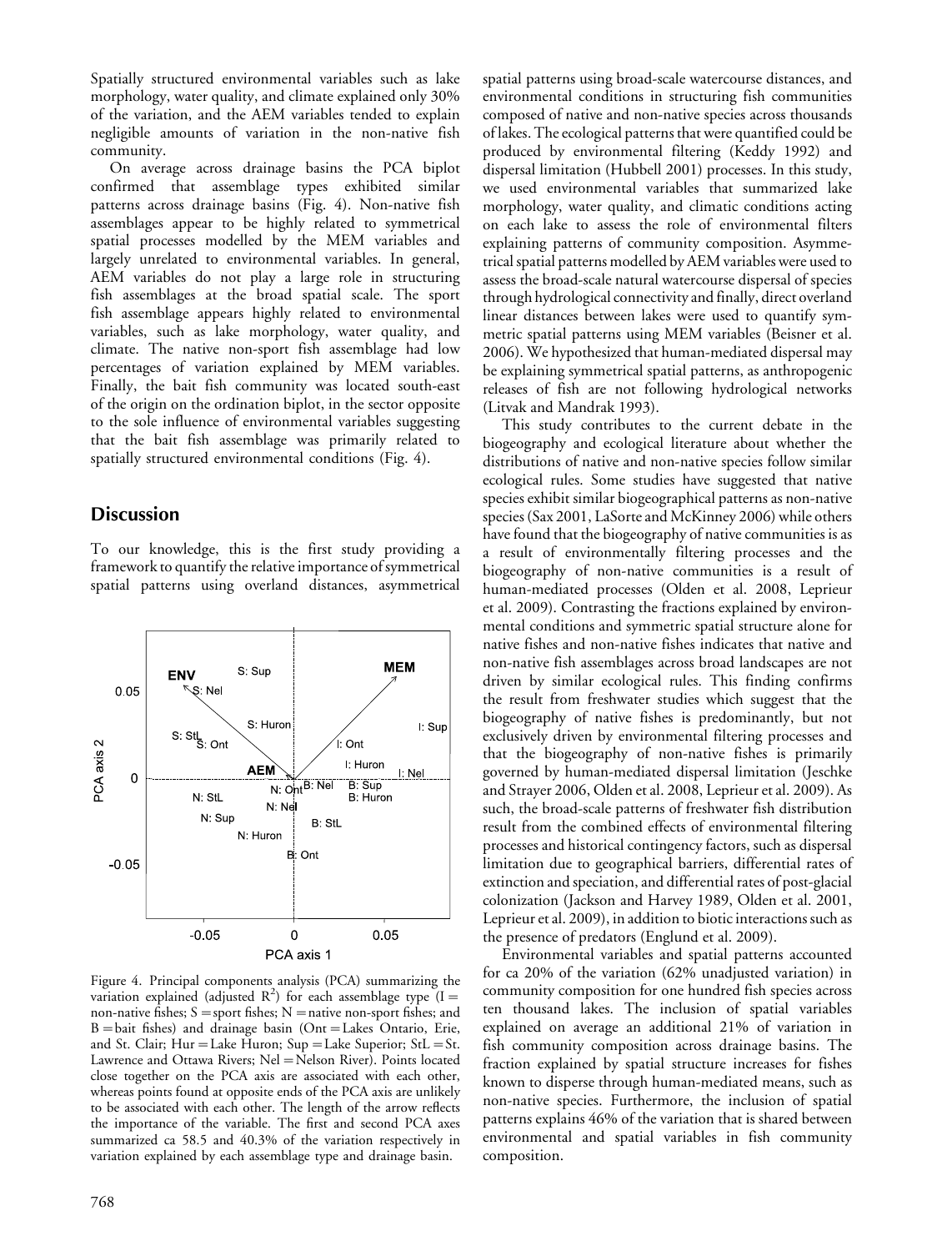### Role of environmental conditions

At a community-wide level, environmental variables accounted for ca 80% of the explained variation in fish community composition, although 60% of this variation was spatially-structured. The shared variation between environmental variables and spatial descriptors is produced by induced spatial dependence suggesting that environmental conditions play a large role in patterns of community composition. It further suggests that inclusion of variables quantifying spatial structure is imperative to quantifying the factors structuring communities (Cottenie 2005, Shurin et al. 2009).

Specifically, we found that there were strong differences in the importance of environmental conditions on community assemblage composition, such that 87% of the variation for native non-sport vs 30% of the variation for non-native assemblages was explained by environmental conditions. All native fish species, whether categorized as non-sport, sport or bait fishes, were predominately structured by environmental conditions. This suggests that niche-determining and environmental filtering processes, such as suitable local abiotic and biotic conditions affect community composition, and thereby are largely influencing the biogeography of native fish assemblages (Leprieur et al. 2009). Conversely, environmental filtering processes were not strongly influencing the biogeography of non-native assemblages as non-native fishes tend to be tolerant of a wide range of environmental conditions (Ehrlich 1989, Lodge 1993). Additionally, the interaction between anthropogenic activity and environmental conditions may contribute to the low influence of environmental variables on the composition of non-native fish communities.

## Role of non-directional spatial patterns (MEM variables)

The MEM approach allowed us to model spatial variables that are structured non-directionally. The shared variation between MEM and environmental variables is likely acting at broader spatial scales accounting for environmental heterogeneity and induced spatial dependence, whereas dispersal and biotic interactions such as competition and predation are likely acting at finer spatial scales (Borcard et al. 2004). The fraction of the fish community solely explained by MEM variables may be attributed to spatial processes occurring over the landscape, such as those resulting from dispersal of fishes via anthropogenic releases either via intentional or accidental introduction of fishes, stocking, and bait bucket transfers (Crossman 1991). We found that MEMs accounted for a significant fraction of variation, suggesting that symmetrical spatial processes are important in structuring fish communities. This was confirmed in a study of river networks in the Mississippi-Missouri basin, Muneepeerakul et al. (2008) found that the dispersal of most fish is symmetrically structured and not biased asymmetrically.

There were strong differences in the importance of symmetrical spatial patterns on assemblage composition (5% for native non-sport vs 67% for non-native) suggesting that non-native species are likely to be dispersed through

human-mediated means over geographical barriers (Rahel 2007, Olden et al. 2008, Leprieur et al. 2009). Furthermore, as the amount of anthropogenic interference increases with respect to human-mediated movement of fishes among lakes, the fraction quantifying symmetrical spatial patterns increases. Only 5% of the variation in native non-sport fish assemblage composition was explained by pure symmetrical spatial structure. The fraction increased to 14% for the native sport fish assemblage and may be reflecting dispersal of sport fishes by anthropogenic means, such as stocking. For example, intentional stocking programs have altered the distribution and abundance of sport fishes in Ontario, such as smallmouth bass, largemouth bass Micropterus salmoides, brook trout Salvelinus fontinalis timagamiensis (Minns and Moore 1995), and lake trout (Johnson et al. 1977). The stocking of smallmouth bass into Ontario lakes to provide angling opportunities (Johnson et al. 1977) led to unexpected consequences. The introduction of smallmouth bass can lead to the homogenization of fish fauna as cyprinid species are lost (MacRae and Jackson 2001) and to reduced growth, survival, and fecundity of lake trout populations (Vander Zanden et al. 1999). The fraction quantifying pure symmetrical spatial pattern increased to 25% for the native bait fish community. In Ontario, there is a large amount of dispersal of bait fishes occurring by anthropogenic means, such as bait bucket transfers when anglers release their live bait, such as blacknose dace, creek chub Semotilus atromaculatus, and golden shiner Notemigonus crysoleucas following fishing (Minns 1989) and this is reflected in the increased variation explained by the MEM variables.

Finally, 67% of the variation in the non-native fish assemblage was explained by symmetrical spatial structure. The large fraction of variation explained by MEM variables may be reflecting the unprecedented rate of humanmediated dispersal (Ricciardi 2007) with species introduced in multiple locations and by multiple modes of introduction (Wilson et al. 2009). Authorized and prohibited intentional introductions of non-native fishes continue to occur in Ontario for nutritional, recreational, nostalgic, aquarium, biological control, forage, and bait fish purposes (Crossman 1991) and this results in higher dispersal rates for non-native species compared to native species, and the establishment of non-native species in regions well beyond their native range (Wilson et al. 2009).

The current rate of human-mediated dispersal is unprecedented (Ricciardi 2007) with species introduced in multiple locations and by multiple modes of introduction (Wilson et al. 2009). This results in higher dispersal rates for invasive species compared to native species, and the establishment of invasive species in regions well beyond their native range (Wilson et al. 2009). Following initial introduction, successful invasive species tend to possess natural mechanisms of rapid dispersal permitting subsequent successful invasions of other waterbodies (Vanderploeg et al. 2002).

## Role of non-directional spatial patterns (AEM variables)

The AEM approach modelled directional spatial structure through watercourse connections through hydrological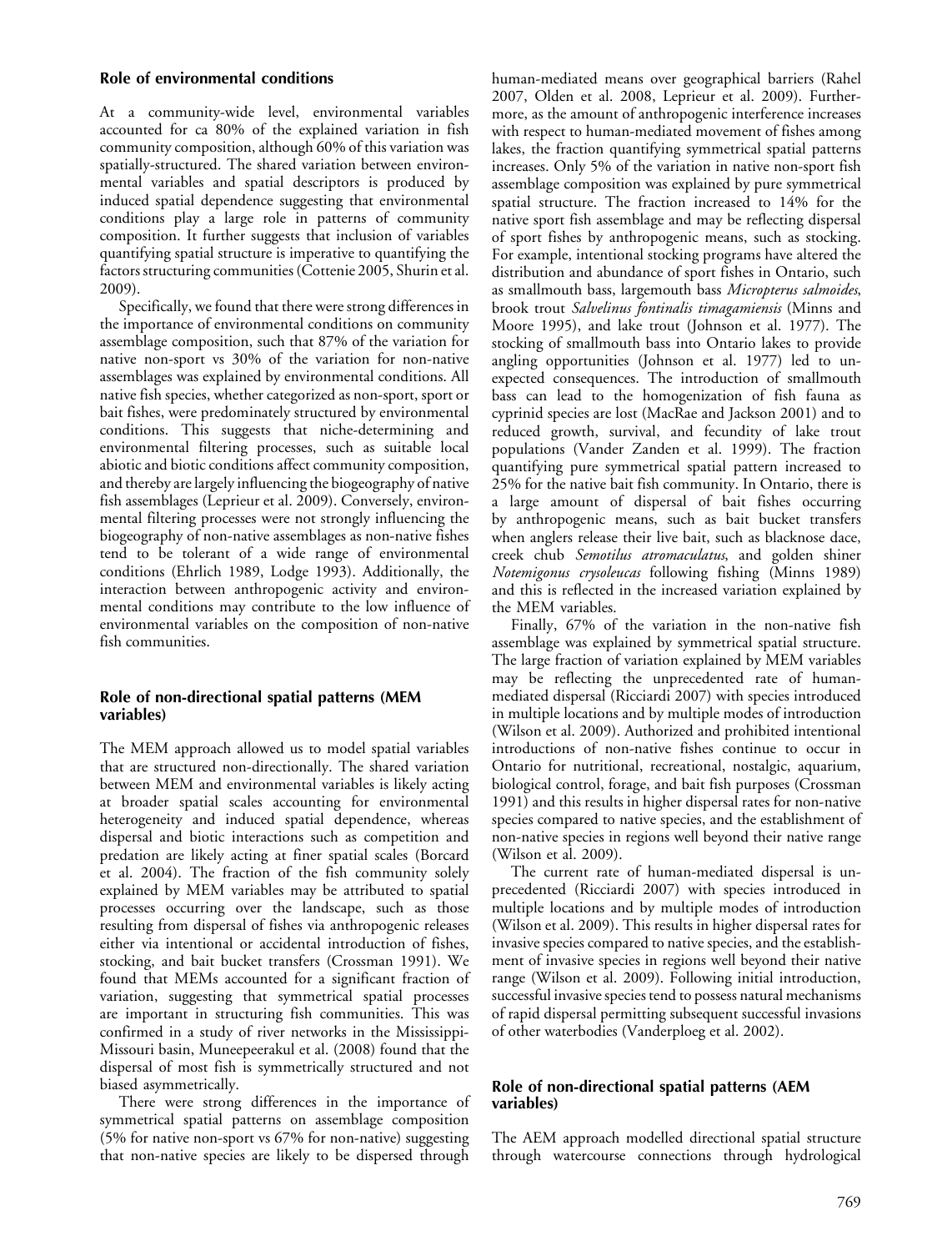networks, and may be accounting for processes such as broad-scale natural dispersal of fishes between tertiary watersheds through post-glaciation corridors and hydrological connectivity (permanent headwater connexions, temporary connexions due to freshets). It should be reiterated that AEM variables were constructed at a broader spatial scale (i.e. tertiary watersheds) than the MEM or environmental variables, which were representing patterns occurring at finer spatial scales (i.e. for each lake). Furthermore, information on barriers to dispersal was not included due to the nature of the databases. As such, the AEM variables did not generally explain much variation in community composition. This may also be attributed to the fact that most fish tend to disperse locally, although a few species may disperse long distances (Jackson et al. 2001, Muneepeerakul et al. 2008). However, Legendre and Legendre (1984) found that headwater connexions, modelled by AEM in the present study, were a major factor explaining present-day freshwater fish distributions in Ouébec.

Detailed analyses by species indicated that the occurrence of some fish species, such as gizzard shad and blacknose dace Rhinichhthys atratulus, were significantly explained by AEM variables, suggesting that AEM variables can be powerful at modelling highly mobile species that disperse naturally through watersheds. If detailed hydrological connectivity information was available for all 9885 lakes, AEM variables would most likely have explained more variation in structuring the fish community via the finer-scale natural dispersal of fishes. In a subset of Ontario lakes where detailed hydrological connectivity was available, AEM variables explained ca 75% of the variation in fish community composition suggesting that natural dispersal plays a large role in structuring fish communities (Supplementary material Appendix 1).

There was no significant role of asymmetrical spatial processes in explaining non-native community composition, indicating that non-native species distribution is not dictated by broad-scale dispersal through hydrological networks. This may be because species introductions are a relatively recent phenomenon so there may not have been enough time for non-native species to disperse across tertiary watersheds. However, highly naturally mobile species may have the ability to naturally disperse long distances through hydrological networks that may increase the fraction explained by asymmetrical spatial processes in the future.

# **Conclusions**

This study reflects the importance of including both environmental conditions and spatial components when identifying patterns of community composition to better understand the ecological processes that underlie distributional patterns of community composition. As such, we provide a variation partitioning framework using novel spatial statistical approaches that enables the direct quantification of the roles of environmental conditions and spatial components on community composition. Our results support recent work indicating that environmental filtering and spatial processes, such as dispersal, are important in explaining patterns of community composition (Cottenie 2005, Beisner et al. 2006, Leprieur et al. 2009). Furthermore, we quantify the difference in the patterns explaining community composition for native and non-native species, which had been a previously demonstrated need (Sax et al. 2007). Across a broad landscape, our study suggests that biogeographical patterns of native and non-native species do not follow similar ecological rules. Rather the distribution of native species is primarily determined by environmental filtering processes, whereas the distribution of non-native species is largely a consequence of dispersal limitation likely due to anthropogenic interference (Leprieur et al. 2008, 2009, Olden et al. 2008). As human-mediated dispersal is the primary determinant of non-native species distribution, it is crucial to alter and implement policy, management, and conservation strategies to limit the potential dispersal of nonnative species.

 $Acknowledgements$  – We would like to thank the Ontario Ministry of Natural Resources for use of the Ontario Habitat Inventory database. We thank Don Jackson for the use of the Black and Hollow River database. We thank Jake Vander Zanden, Rich Vogt, Thierry Oberdorff and three anonymous referees for comments on an earlier version of the manuscript. Financial support was provided by a GRIL Fellowship (Groupe de Recherche Interuniversitaire en Limnologie) to SS and Natural Sciences and Engineering Research Council of Canada (NSERC) research funds to DB and PL.

# References

- Beisner, B. E. et al. 2006. The role of environmental and spatial processes in structuring lake communities from bacteria to fish. - Ecology 87: 2985-2991.
- Blanchet, F. G. et al. 2008. Modelling directional spatial processes in ecological data.  $-$  Ecol. Model. 215: 325-336.
- Borcard, D. and Legendre, P. 2002. All-scale spatial analysis of ecological data by means of principal coordinates of neighbour matrices. - Ecol. Model. 153: 51-68.
- Borcard, D. et al. 1992. Partialling out the spatial component of ecological variation.  $-$  Ecology  $73: 1045-1055$ .
- Borcard, D. et al. 2004. Dissecting the spatial structure of ecological data at multiple scales.  $-$  Ecology 85: 1826–1832.
- Cottenie, K. 2005. Integrating environmental and spatial processes in ecological community dynamics. - Ecol. Lett. 8: 1175-1182.
- Crossman, E. J. 1991. Introduced freshwater fishes: a review of the North American perspective with emphasis on Canada. - Can. J. Fish. Aquat. Sci. 48: 46-57.
- Dodge, D. P. et al. 1985. Manual of instructions: aquatic habitat inventory surveys. - Ontario Ministry of Natural Resources, Fisheries Policy Branch, Toronto, ON, Canada.
- Dray, S. et al. 2006. Spatial modelling: a comprehensive framework for principal coordinate analysis of neighbour matrices (PCNM). - Ecol. Model. 196: 483-493.
- Dukes, J. S. and Mooney, H. A. 1999. Does global change increase the success of biological invaders? - Trends Ecol. Evol. 14: 135-139.
- Ehrlich, P. R. 1989. Attributes of invaders and the invading processes: vertebrates. - In: Drake, J. A. et al. (eds), Biological invasions: a global perspective. Wiley, pp. 315-328.
- Englund, G. et al. 2009. Predation leads to assembly rules in fragmented fish communities.  $-$  Ecol. Lett. 12: 663-671.
- Fortin, M.-J. and Dalel, M. R. T. 2005. Spatial analysis: a guide for ecologists. - Cambridge Univ. Press.